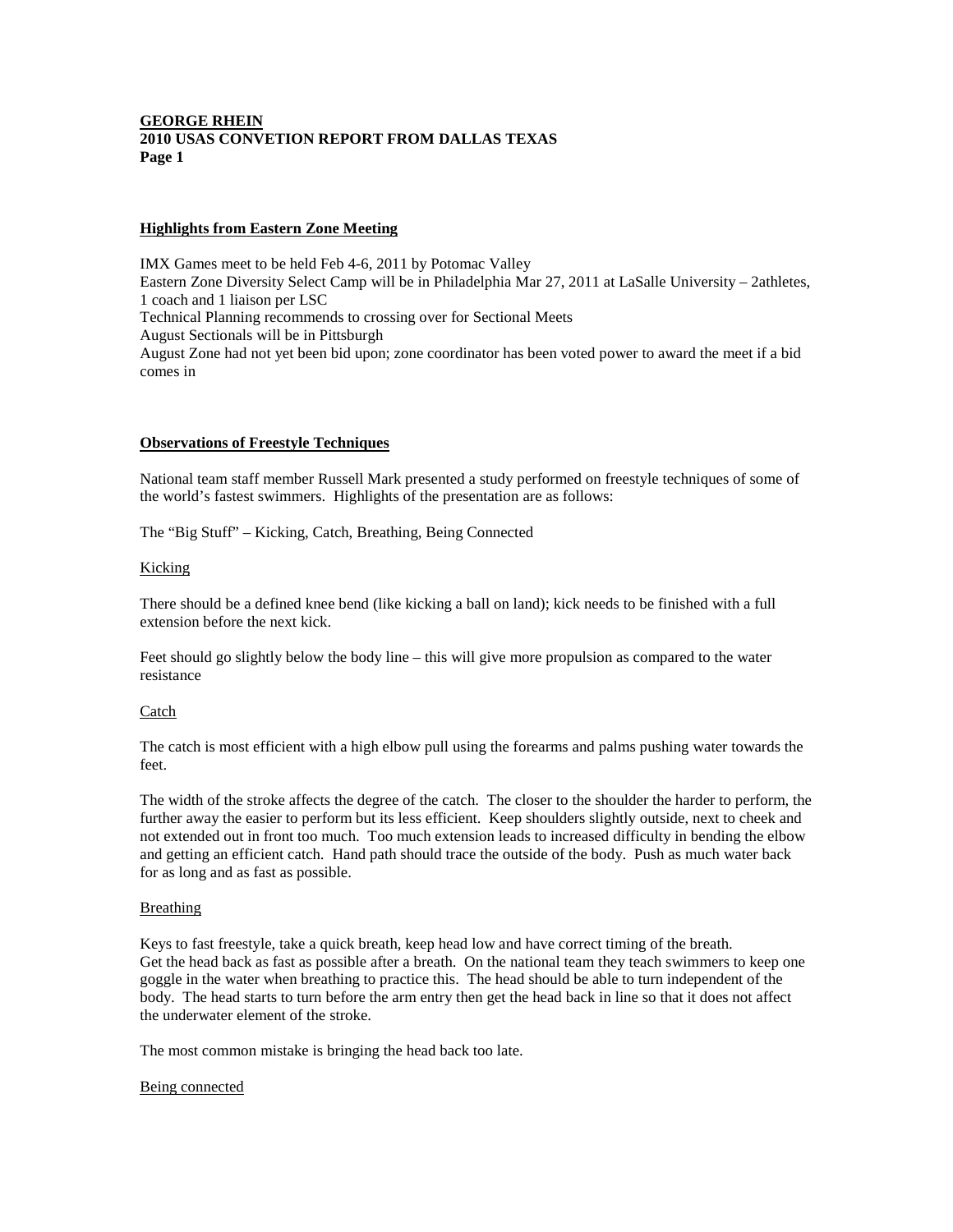## **GEORGE RHEIN 2010 USAS CONVETION REPORT FROM DALLAS TEXAS Page 2**

Putting it all together. Body line / head position / core strength. Movements in harmony with the body pivot Rotate and drive forward of the pulling arm. "Secondary stuff" but still important – rotation, finish, recovery

Amount of rotation – about 30 degrees give or take, too much makes it difficult to get a great catch and kick

Finish but don't hyper extend, too much risk of injury.

High elbows on recovery.

# **LSC and Club Financial Management**

This conference focused on tax and reporting issues and requirements for LSC's and not for profit clubs.

If you fail to file for 3 years your tax exempt status can be lost. If you are behind currently, there is a grace period to 10/15/2010. There is a voluntary compliance fee to get caught up.

There is much more disclosure and policy questions on the new forms. Questions asked include conflict of interest, whistleblower, records retention, compensation committee policies. All of these are not required but are strongly suggested.

Compensation includes benefits, deferred compensation, and insurance for disclosure purposes.

Schedule L- interested persons – all direct relationships must be disclosed and any indirect relationships less than 35% ownership in another entity. Any family member relationships whether direct or indirect as well as key employees.

UBIT – unrelated business income tax. If the not for profit earns revenue from an activity which is not the activity for which it was granted tax exempt status for then it must report and pay tax on this revenue. An exception applies if this activity is provided for the convenience of the members, such as a snack bar at the premises. Expenses can be deducted from this revenue so that the taxable income is net of the related expenses.

1099- Reporting – make it accountable. \$600 and over.

#### **Age Group Development Committee Workshop**

The question can be asked to coaches and swimmers – Are you spending time making yourself better or making others better?

Take a competitive analysis: What are the top clubs doing? Where are we being beaten?